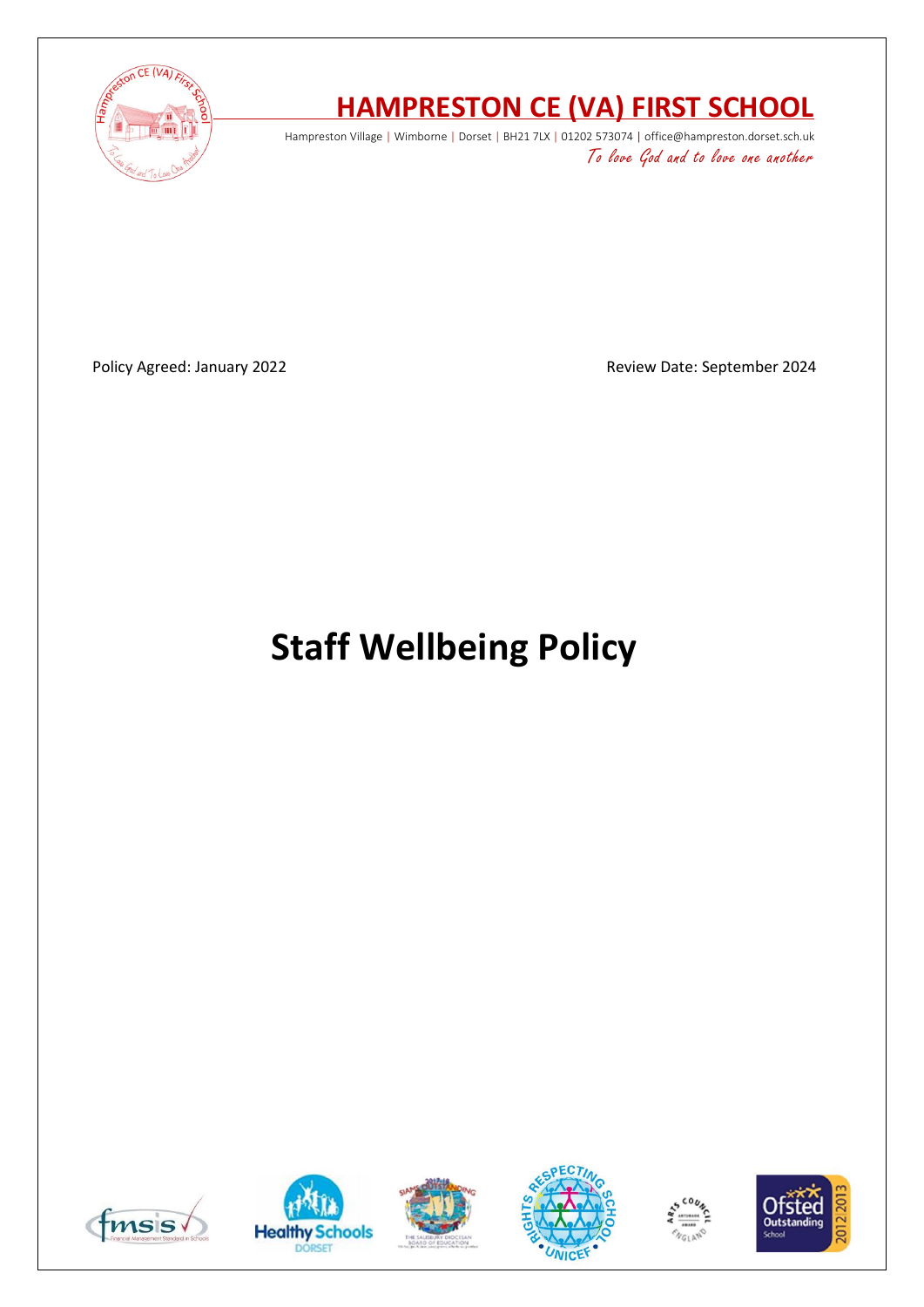# **Contents**

### <span id="page-1-0"></span>1. Aims

This policy aims to:

- Support the wellbeing of all staff to avoid negative impacts on their mental and physical health
- Provide a supportive work environment for all staff
- Acknowledge the needs of staff, and how these change over time
- Allow staff to balance their working lives with their personal needs and responsibilities
- Help staff with any specific wellbeing issues they experience
- Ensure that staff understand their role in working towards the above aims

# <span id="page-1-1"></span>2. Promoting wellbeing at all times

At Hampreston, the wellbeing of staff is a high priority and is maintained in several ways. At its most basic, wellbeing is promoted by, where possible, providing staff consistent routines and timetables and ensuring that staff receive at least the mandatory amount Planning, Preparation and Assessment (PPA) time. Staff are supported to manage workload and Governors and the Senior Leadership Team seek to endure that staff are not burdened with additional, unnecessary tasks. SLT also promote a healthy work-life balance and all staff are asked to consider when sending emails outside of working hours.

In addition, staff wellbeing is discussed regularly during staff meetings and staff are encouraged to ask for help or support from peers, colleagues or leadership if needed. Further support can be offered by leadership such as Occupational Health referrals, supervision or counselling.

#### **2.1 Role of all staff**

All staff are expected to:

- Treat each other with empathy and respect
- Keep in mind the workload and wellbeing of other members of staff
- Support other members of staff if they become stressed, such as by providing practical assistance or emotional reassurance
- Report honestly about their wellbeing and let other members of staff know when they need support
- Contribute positively towards morale and team spirit
- Use shared areas respectfully, such as the staff room or offices
- Take part in training opportunities that promote their wellbeing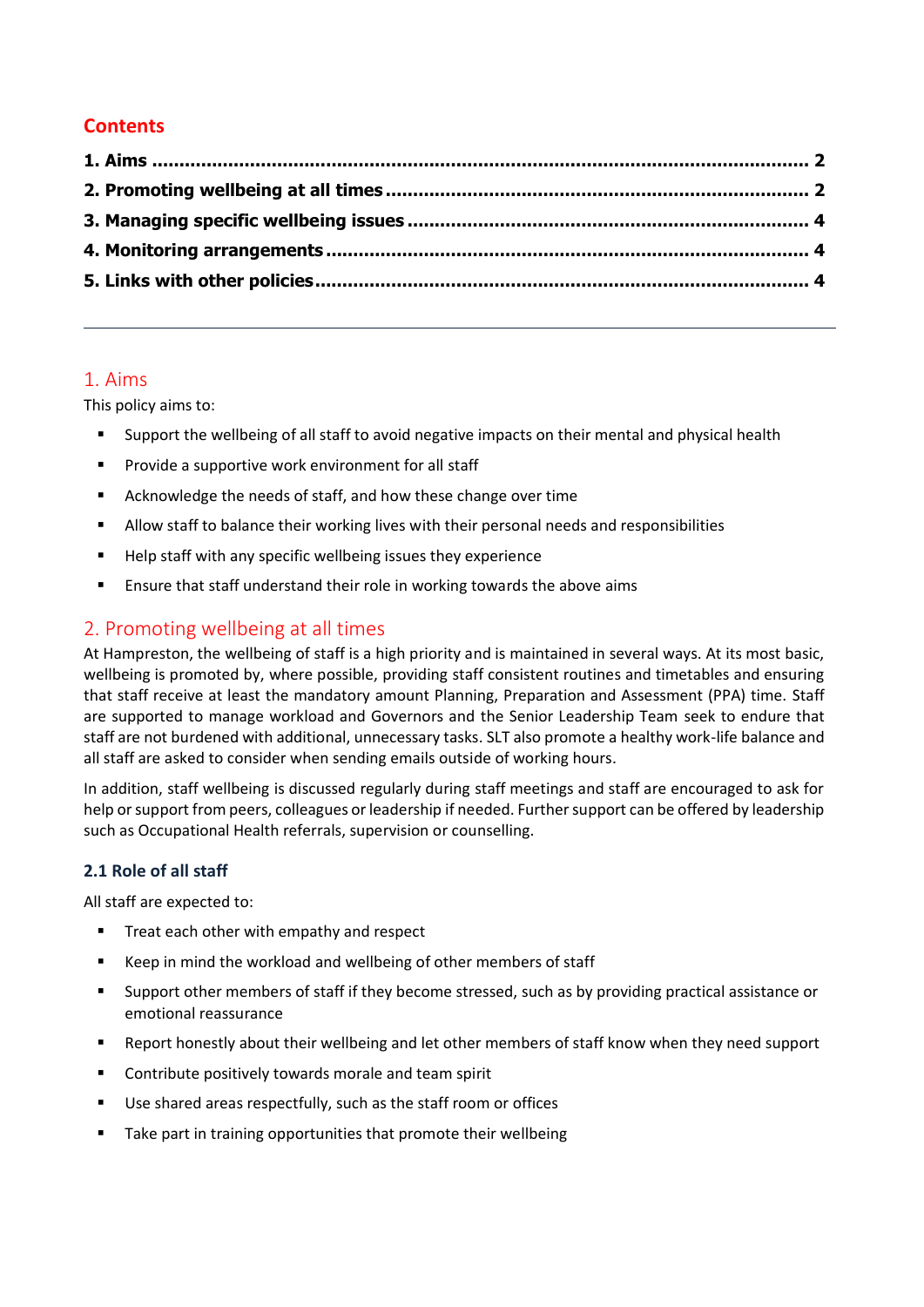#### **2.2 Role of line managers**

Line managers are expected to:

- Maintain positive relationships with their staff and value them for their skills, not their working pattern
- Provide a non-judgemental and confidential support system to their staff
- Take any complaints or concerns seriously and deal with them appropriately using the school's policies
- Monitor workloads and be alert to signs of stress, and regularly talk to staff about their work/life balance
- Make sure new staff are properly and thoroughly inducted and feel able to ask for help
- Understand that personal issues and pressures at work may have a temporary effect on work performance, and take that into account during any appraisal or capability procedures
- Promote information about and access to external support services
- Help to arrange personal and professional development training where appropriate
- Keep in touch with staff if they're absent for long periods
- Monitor staff sickness absence, and have support meetings with them if any patterns emerge
- Conduct return to work interviews to support staff back into work
- Conduct exit interviews with resigning staff to help identify any wellbeing issues that lead to their resignation

#### **2.3 Role of senior staff and school leaders**

The SLT work closely with the headteacher to support and promote staff wellbeing.

Senior staff and school leaders are expected to:

- Lead in setting standards for conduct, including how they treat other members of staff and adhering to agreed working hours
- Manage a non-judgemental and confidential support system for staff
- Monitor the wellbeing of staff through regular surveys and structured conversations
- Make sure accountability systems are based on trust and professional dialogue, with proportionate amounts of direct monitoring
- Regularly review the demands on staff, such as the time spent on paperwork, and seek alternative solutions wherever possible
- Make sure job descriptions are kept up-to-date, with clearly identified responsibilities and staff being consulted before any changes
- Listen to the views of staff and involve them in decision-making processes, including allowing them to consider any workload implications of new initiatives
- Communicate new initiatives effectively with all members of staff to ensure they feel included and aware of any changes occurring at the school
- Make sure that the efforts and successes of staff are recognised and celebrated
- Produce calendars of meetings, deadlines and events so that staff can plan ahead and manage their workload